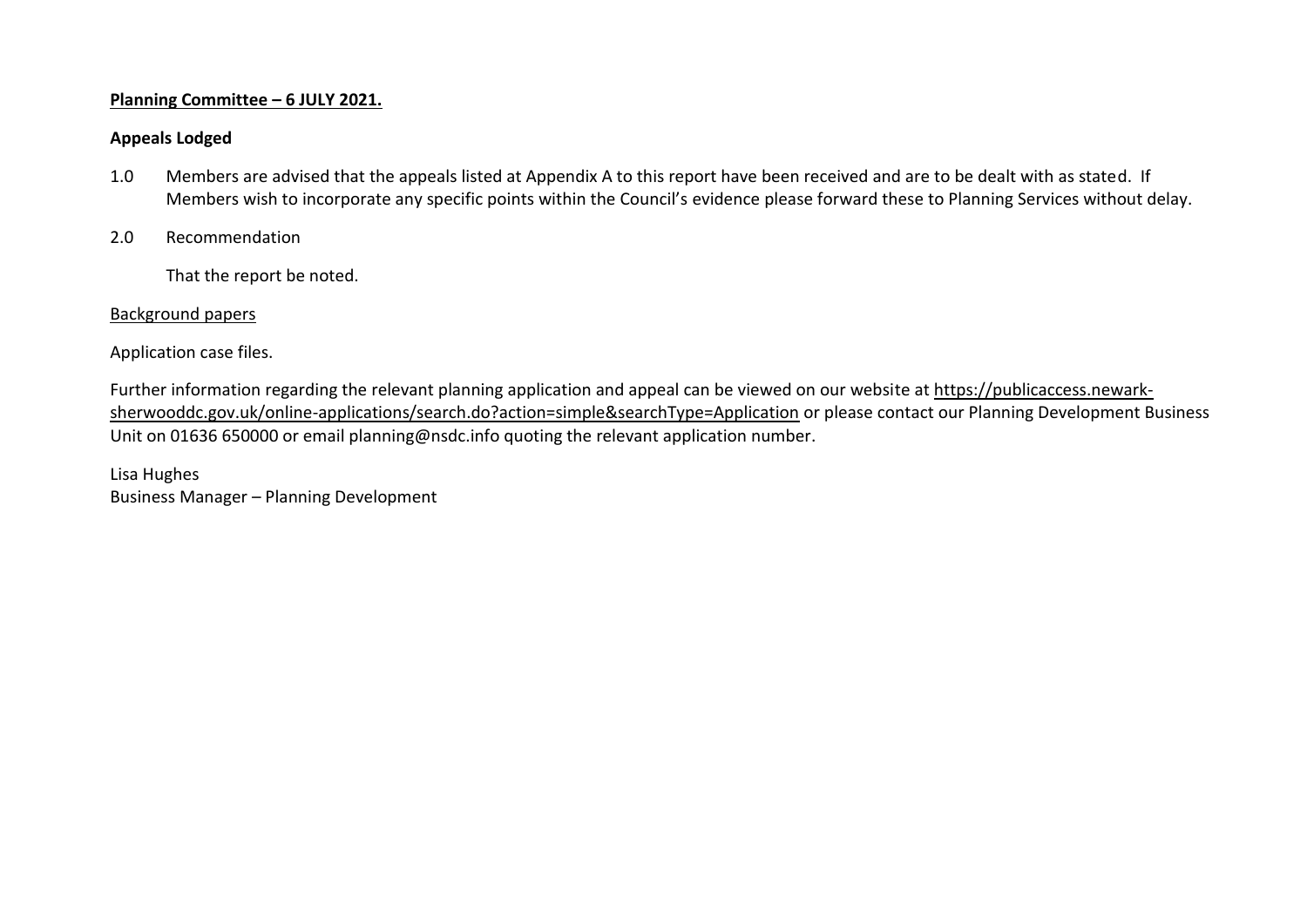## **Appendix A: Appeals Lodged (received between 14 May 2021 and 21 June 2021).**

| <b>Appeal reference</b>    | <b>Application number</b> | <b>Address</b>                                                                         | Proposal                                                                                                                                                                                                                                                                                     | Procedure         | <b>Appeal against</b>                |
|----------------------------|---------------------------|----------------------------------------------------------------------------------------|----------------------------------------------------------------------------------------------------------------------------------------------------------------------------------------------------------------------------------------------------------------------------------------------|-------------------|--------------------------------------|
| APP/B3030/D/21/327167<br>4 | 20/02553/HOUSE            | Vicarage Cottage<br><b>High Street</b><br>Laxton<br>Newark On Trent<br><b>NG22 ONX</b> | Construction of first<br>floor to outbuilding to<br>form home office                                                                                                                                                                                                                         | Fast Track Appeal | Refusal of a planning<br>application |
| APP/B3030/D/21/327277<br>2 | 20/02207/HOUSE            | Jaleno<br>Church Lane<br>Eakring<br><b>NG22 0DH</b>                                    | Relocate the vehicular<br>entrance to the<br>opposite side of the<br>drive. Conversion of<br>garage to storage area<br>and a WC / shower<br>room, and single<br>storey front porch<br>extension with<br>carport. Single storey<br>rear extension. Re-<br>render the rear gable<br>elevation. | Fast Track Appeal | Refusal of a planning<br>application |
| APP/B3030/D/21/327415<br>9 | 20/02239/HOUSE            | 5 Lambley Road<br>Lowdham<br><b>NG14 7AZ</b>                                           | Demolish existing<br>single storey side<br>extension and<br>construct two storey<br>and part single storey<br>side and rear<br>extension                                                                                                                                                     | Fast Track Appeal | Refusal of a planning<br>application |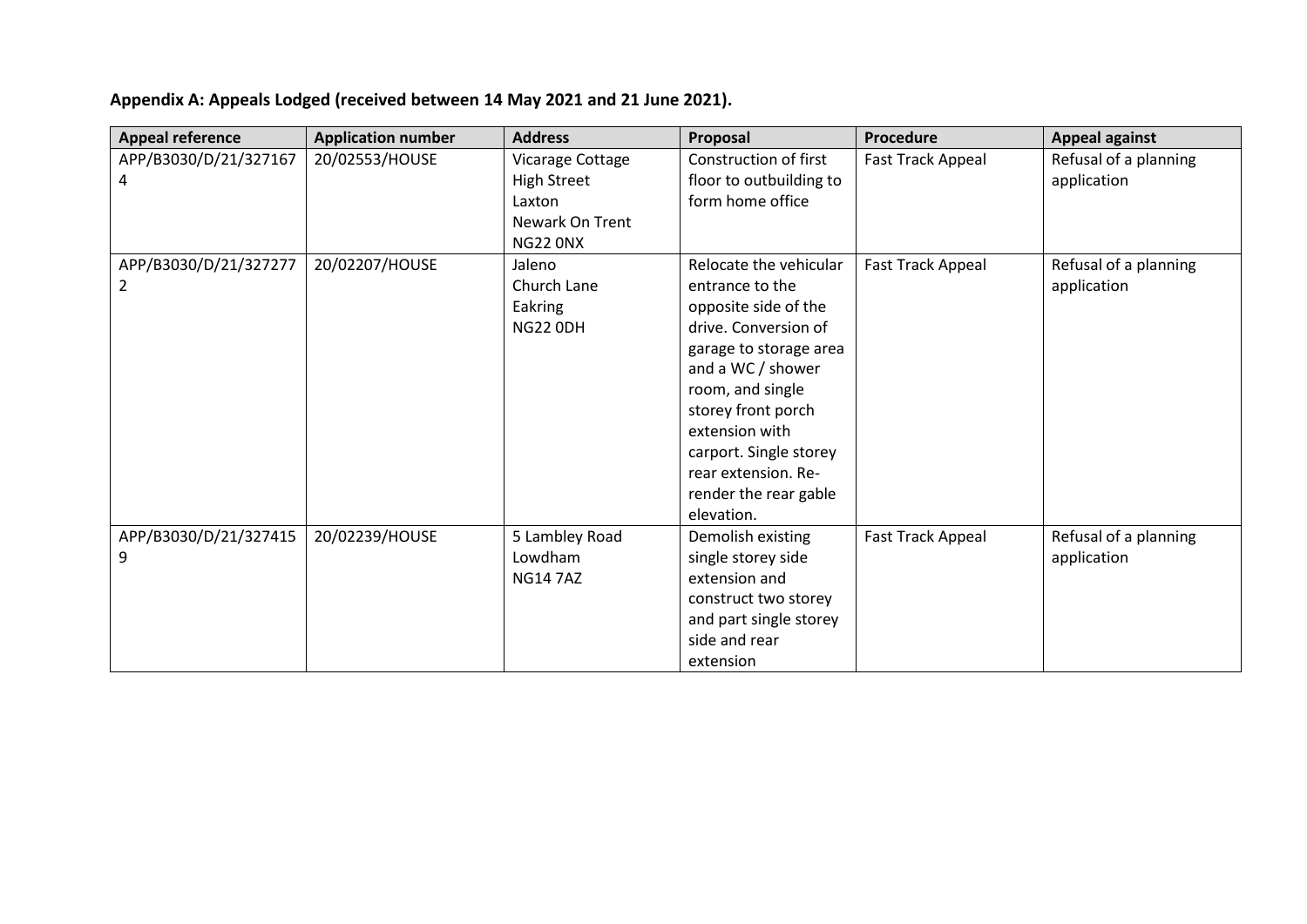| APP/B3030/C/21/327136      | 20/00411/ENFC | 2 Rose Cottage<br>Newark Road<br>Caunton<br>Newark On Trent<br><b>NG23 6AE</b> | Without planning<br>permission, the<br>erection of an open-<br>sided outbuilding<br>(referred to as a<br>pergola) forward of<br>the principal elevation | Written Representation        | Service of Enforcement<br><b>Notice</b> |
|----------------------------|---------------|--------------------------------------------------------------------------------|---------------------------------------------------------------------------------------------------------------------------------------------------------|-------------------------------|-----------------------------------------|
| APP/B3030/W/21/32733<br>80 | 21/00138/FUL  | Hillsborough House<br><b>Boat Lane</b><br>Hoveringham<br><b>NG14 7JP</b>       | Erection of a new<br>dwelling                                                                                                                           | Written Representation        | Refusal of a planning<br>application    |
| APP/B3030/C/21/327410<br>0 | 21/00018/ENFB | 6 Windsor Road<br>Newark On Trent<br><b>NG24 4HS</b>                           | Appeal against<br>Enforcement Notice -<br>Development not in<br>accordance with plans<br>attached to planning<br>permission<br>20/00655/FUL             | Written Representation        | Service of Enforcement<br><b>Notice</b> |
| APP/B3030/W/21/32745<br>28 | 20/01936/FUL  | The Paddocks<br>Halloughton<br><b>NG25 0QP</b>                                 | <b>Erect New Self Build</b><br>Dwelling in side<br>garden of Existing<br>Property                                                                       | <b>Written Representation</b> | Refusal of a planning<br>application    |
| APP/B3030/W/21/32745<br>62 | 21/00066/FUL  | 200 Norwood Gardens<br>Southwell<br><b>NG25 0DS</b>                            | Demolition of Existing<br>Detached Garage and<br>Erection of a Two<br><b>Bedroom Bungalow</b>                                                           | Written Representation        | Refusal of a planning<br>application    |